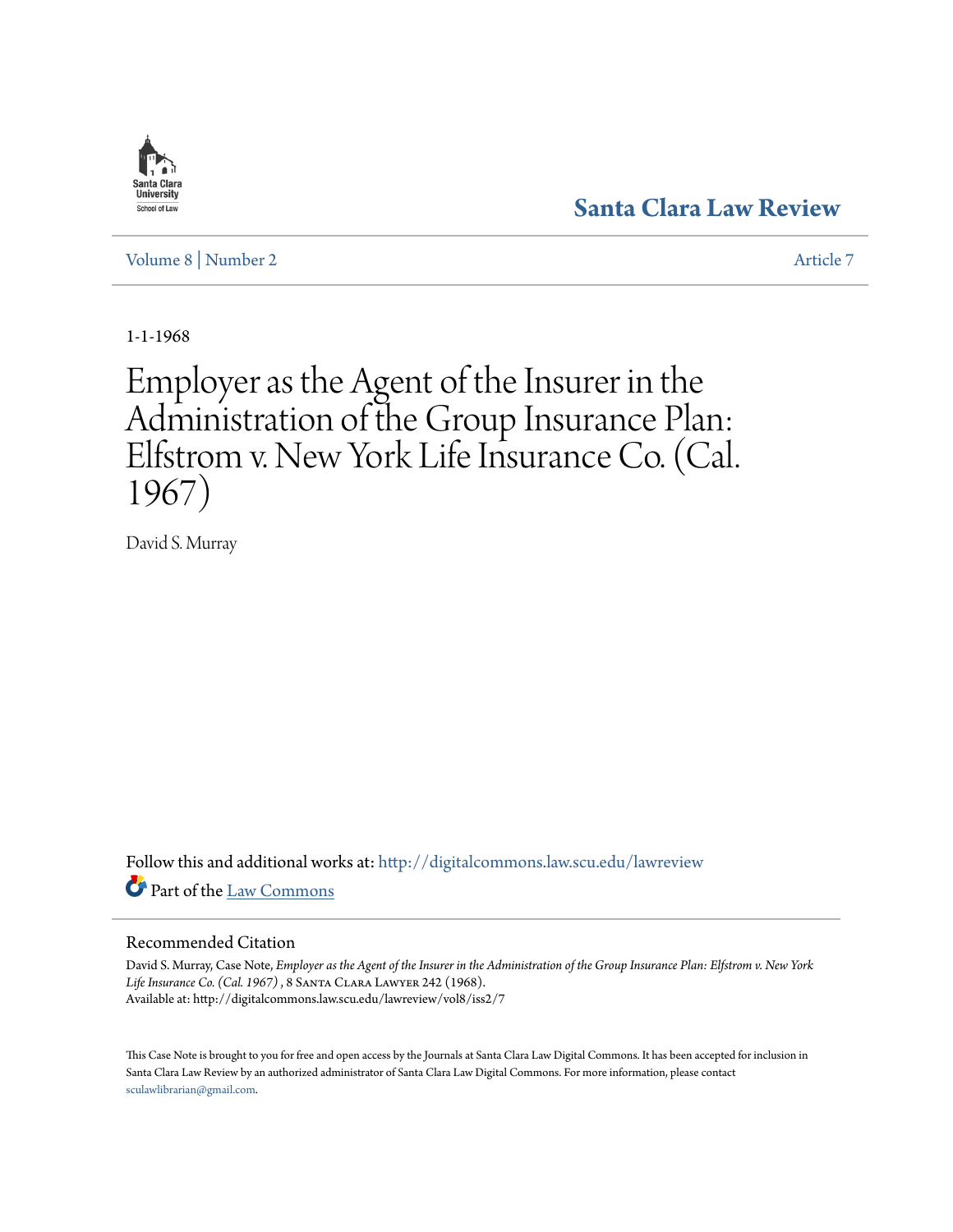# **CASE NOTES**

# THE EMPLOYER AS THE AGENT OF THE INSURER IN THE ADMINISTRATION OF THE GROUP INSURANCE PLAN: *ELFSTROM V. NEW YORK LIFE INSURANCE CO.* (CAL. 1967)

## **INTRODUCTION**

The phenomenon of "group" insurance is rapidly becoming an institution of modern life in America.' Broadly defined, it is the coverage of a number of individual members of a group for the purpose of protecting and providing for those members and their beneficiaries.' Quite often the group is comprised of employees or members of a labor union.' Group insurance is primarily characterized by remarkably low premiums<sup>4</sup> which are paid by the employer or by both the employer and employee.5 Typically, the insurer issues a master policy to the employer, designating him as the policyholder, and issues to each insured employee a certificate evidencing his coverage and setting forth the conditions of insurance.<sup>6</sup>

The administration of a group insurance plan is handled either by the insurer on the basis of information furnished by the employer,<sup>7</sup> or by the employer itself.<sup>8</sup> Under this latter arrangement, in consideration of a reduced premium, the employer performs virtually all the functions necessary to administer the insurance program. The employer maintains and updates all pertinent records of the individual insureds, determines eligibility for coverage, and accounts for and collects that portion of the premium due from the insureds.'

The growth of group insurance generally and the particular popularity of the employer administered type have raised the question of whether the employer in the administration of a group policy acts as the agent of the insurance company or as the agent of the

**<sup>1</sup>**R. **EILERS AND** R. CROWE, **GROUP** INSURANCE **HANDBOOK** 50-52 (1965). *See also,* LIFE **INSURANCE** FACT BOOK 26-28 **(1961).**

<sup>2</sup> **J. APPLEMAN,** INSURANCE LAW **AND** PRACTICE § 41 (1965).

**<sup>8</sup>** Borst, *Group Policyholder as Agent of Insurer or Group Member,* 14 FEDERA-TION **OF INS. COUNSEL** Q. 11 (Winter 1963-64).

<sup>4</sup>*See* J. **APPLEMAN,** *supra* note 2.

*<sup>5</sup> See* R. **COUCH,** CYCLOPEDIA OF **INSURANCE LAW** § 29 (1929).

**<sup>6</sup> J. APPLEMAN, INSURANCE** LAW **AND** PRACTICE § 46 (1965).

**<sup>7</sup>**D. GREGG, **AN ANALYSIS** OF **GROUP** LIFE **INSURANCE 115** (1950).

**<sup>8</sup>** *Id.* at **118.**

**<sup>9</sup>** *Id.*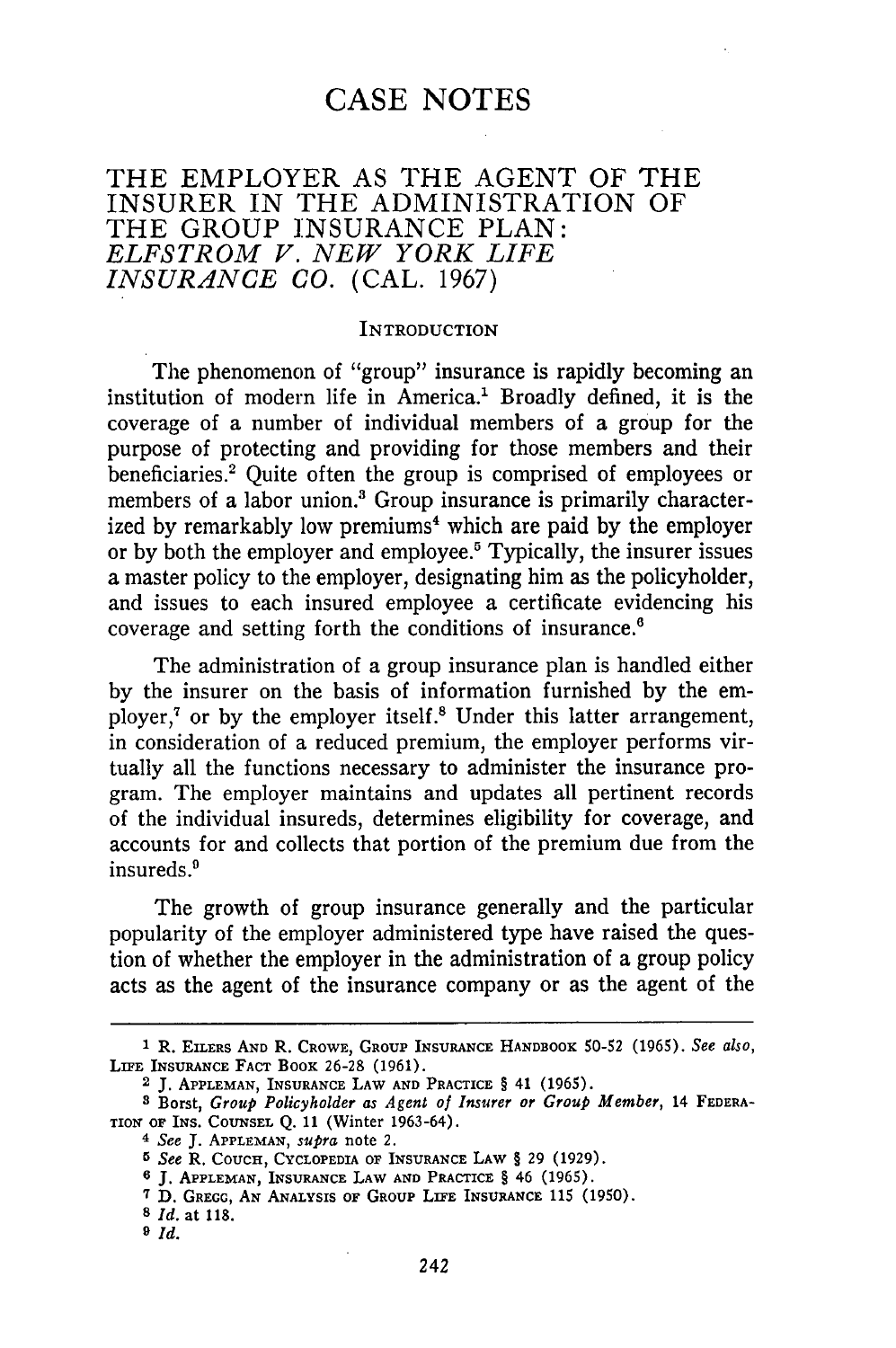individual insured. In *Elfstrom v. New York Life Insurance Co.<sup>10</sup>* the California Supreme Court held that the employer is the agent of the insurance company in this regard.

#### ELFSTROM

The New York Life Insurance Company had issued a group health and life insurance policy to the Fullerton Publishing Company on behalf of its employees. Fullerton paid a portion of the premiums and deducted the balance from the wages of the insured employees. The policy provided insurance benefits to stated classes of employees in specified amounts,<sup>11</sup> and also provided that only those employees who worked more than **32** hours a week and who had completed six months of continuous employment in a specified class were eligible for coverage. Employees in Class C were entitled to \$4,000 in life insurance benefits but were required to earn \$200 a month.

The policy was of the employer administered type and its actual administration was conducted by Fullerton's bookkeeper. The insurer provided the bookkeeper with a manual setting forth in detail the steps to be taken in performing such tasks as enrolling employees, adding and deleting dependents, reinstating and terminating insurance, reporting details of coverage and premiums paid, and issuing certificates of insurance. According to the manual the bookkeeper was instructed to determine whether an employee was eligible for insurance before enrolling him in the plan.<sup>12</sup> In addition, the insurer conducted an annual audit to determine whether the bookkeeper was properly administering the plan in accordance with the terms of the policy.

Edgar F. Elfstrom was the president and major stockholder of the Fullerton Publishing Company. His daughter, Brenda, was an employee at Fullerton during the summer of 1959 earning a salary of \$200 a month. In September of 1959 Brenda returned to school and thereafter worked at Fullerton only on those occasional weekends when she was at home. Her salary was reduced to \$100 a month.

Prior to returning to school, Brenda was informed by the bookkeeper that she was a full time employee, and that the waiting period

**<sup>10 67</sup> A.C. 511, 432 P.2d 731, 63** Cal. **Rptr. 35, (1967).**

**<sup>11</sup>**From the facts of the case as related by the court, it may be inferred that the employees were catagorized according to their salary and that the class to which an employee belonged determined the amount of insurance for which he was eligible. *Id.* at 512-13, 432 P.2d at 732-33, 63 Cal. Rptr. at 36-37.

<sup>12</sup> *Id.* at 516, 432 P.2d at 736, 63 Cal. Rptr. at 40.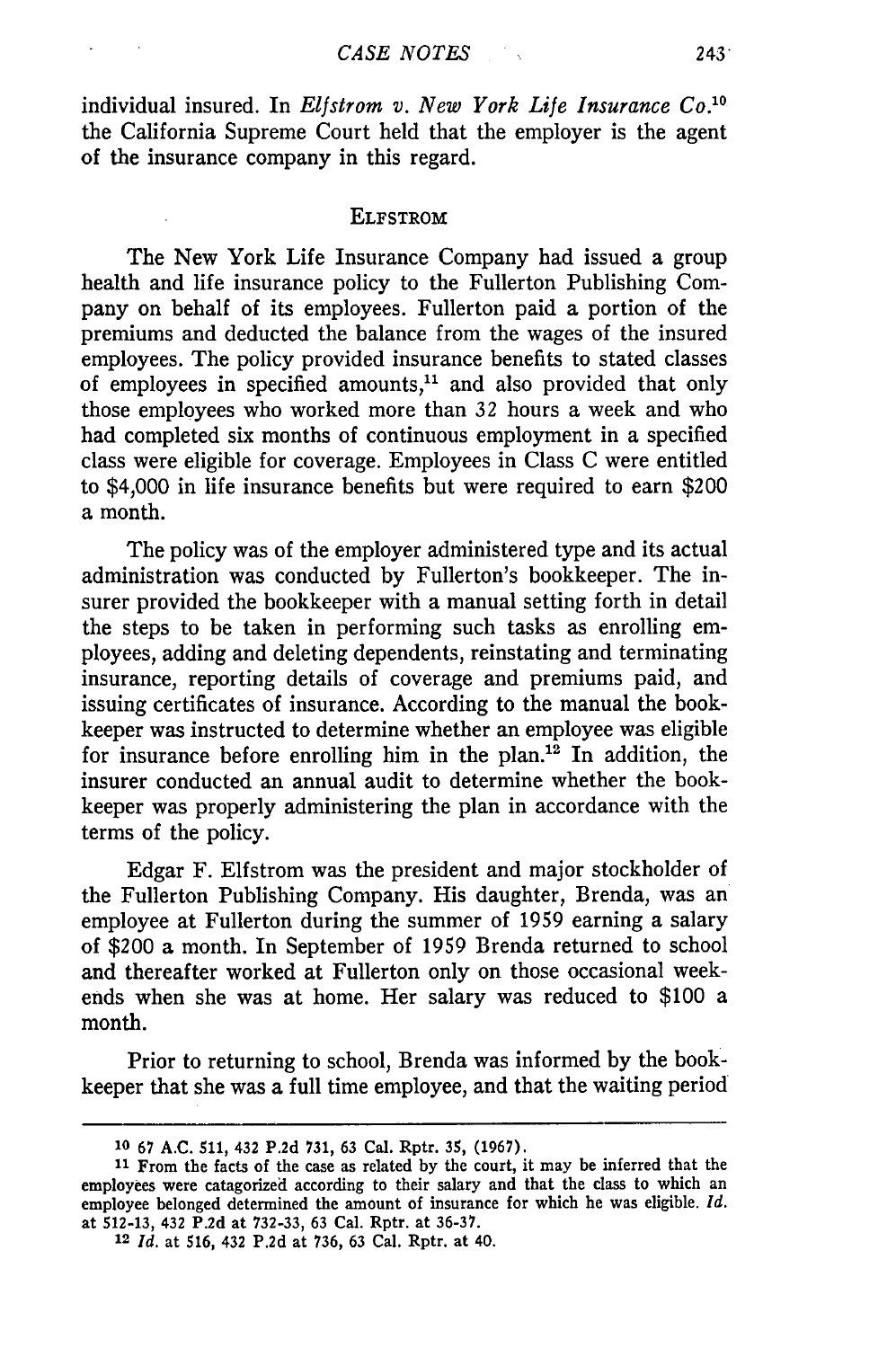of six months for joining the insurance plan would expire on the first day of December at which time she would be added to the plan. Brenda then signed a blank enrollment card.<sup>18</sup>

On November **30,** 1959 the bookkeeper filled in the blanks on the card and added Brenda as an insured under the group policy. At that time the bookkeeper was aware that Brenda no longer earned \$200 a month or worked **32** hours a week, and therefore was ineligible for insurance. Brenda died in June 1960 and the insurer refused to pay the life insurance benefits on the ground that she was ineligible for coverage.

The case focused on the precise question of whether the Fullerton Company, in administering the group plan through its bookkeeper, was the agent of the insurer or the insured. If it was the agent of the insurer, the bookkeeper's knowledge of Brenda's ineligibility was also the insurer's knowledge.<sup>14</sup> Since the insurer accepted the premiums with such knowledge, it would be estopped from asserting the insured's ineligibility.<sup>15</sup> Conversely, if Fullerton was the agent of the insured, the bookkeeper's conduct in making false representations could be imputed to the insured,<sup>16</sup> giving the company cause to cancel her coverage.'

A consideration of this same question by many of the other states has resulted in a sharp split of authority.<sup>18</sup> The proponents of what appears to be the majority view take the position that the employer acts as the agent of its employee and not as the agent of the insurer. In support of this position they argue that the entire arrangement was initiated by the employer for the benefit of the

18 Borst, *Group Policyholder as Agent of Insurer or Group Member*, 14 FEDERA-**TION OF INS. COUNSEL Q. 11,** 12 (Winter **1963-64)** (Cases cited therein).

**<sup>13</sup>**It was not clear whether the card was entirely blank at the time of Brenda's signature or if only the date was missing. However, the court noted that even if the misstatements indicating that Brenda was eligible for coverage were on the card at that time, this would not necessarily mean that she acted improperly. For at the time she signed the card she was in fact earning \$200 a month and working over **32** hours a week. There was no indication in the record that Brenda knew she was not entitled to the coverage, and so far as appears her only knowledge of the requirements for coverage were those related to her by the bookkeeper, *i.e.,* that she was a full time employee and that her six month waiting period would expire on December 1. *id.* at 516, **432** P.2d at **733-34, 63** Cal. Rptr. at 37-38.

**<sup>14</sup>** Piedmont S. Life Ins. Co. v. Gunter, **108** Ga. App. 236, **-, 132** S.E.2d 527, 530 (1963); Baum v. Massachusetts Mut. Life Ins. Co., **357** P.2d 960, 964 (Okla. **1960); RESTATEMENT (SECOND)** OF **AGENCY** § 9(3) **(1958).**

**<sup>15</sup>** John Hancock Mut. Life Ins. Co. v. Dorman, **108** F.2d 220, 224 (9th Cir. 1939); Baum v. Massachusetts Mut. Life Ins. Co., **357** P.2d 960 (Okla. 1960).

**<sup>16</sup>** *See, e.g.,* Reusche v. California Pac. Title Ins. Co., **231** Cal. App. **2d** 731, **736,** 42 Cal. Rptr. **262, 266** (1966). *See also* 2 CAL. **JUR. 2d** *Agency §* **152** (1957).

**<sup>17</sup>**Security-First Nat'l Bank v. Earp, 19 Cal. **2d 777,** 122 P.2d **901** (1942); Kloehn v. Prendiville, 154 Cal. App. **2d** 162, 316 P.2d 22 (1957). *See also* RESTATE-**MXNT OF CONTRACTS** § 476 (1932).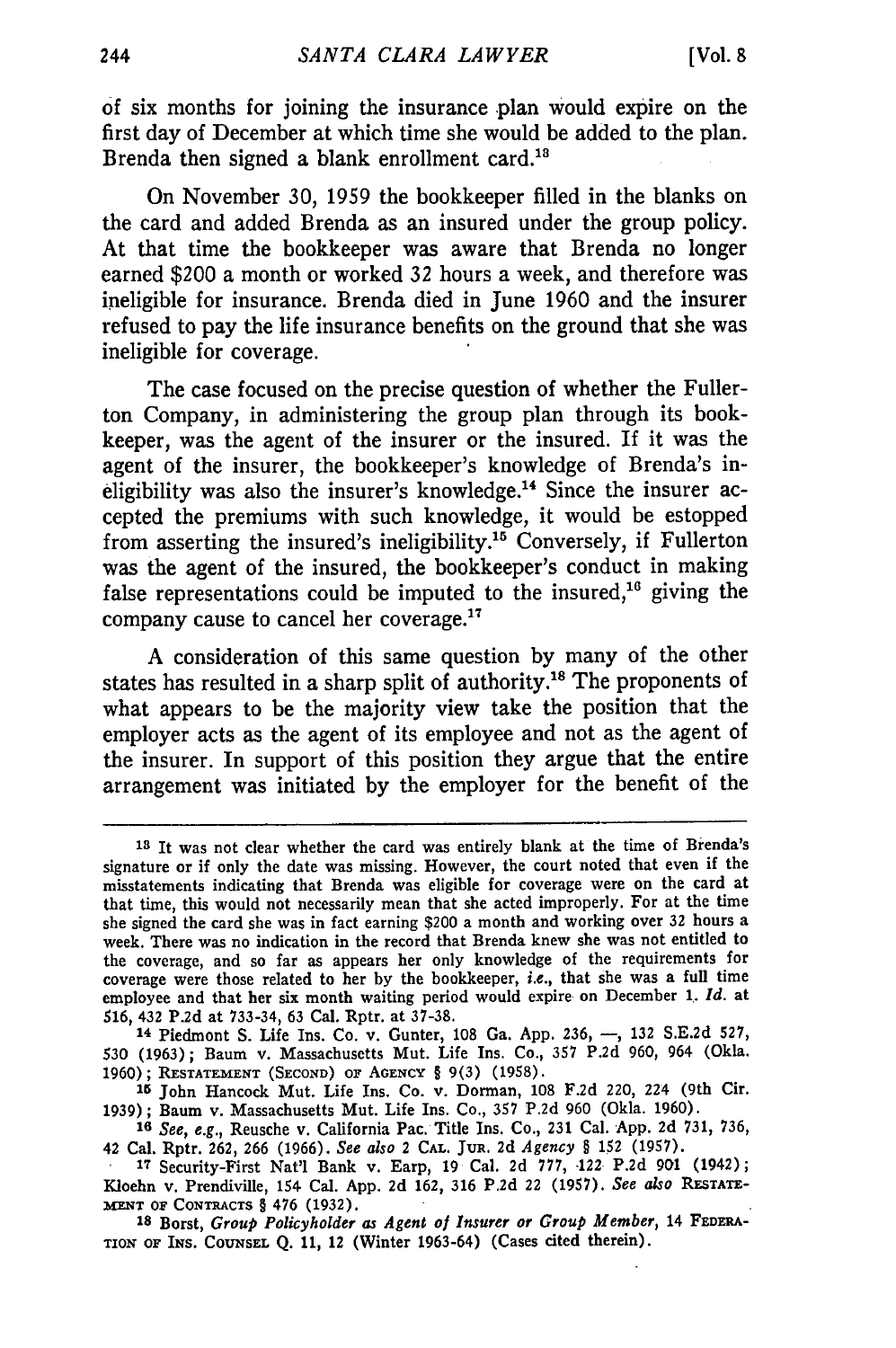employees,<sup>19</sup> and in entering the contract of insurance with the insurer, the employer is interested in obtaining insurance *from,* not for, the insurer.<sup>20</sup> The underlying theme is one of paternalism of the employer toward its employees. Such paternalism "[D]oes not have the effect of making the benevolent parent the agent of the party with whom he inaugurates a contract for the benefit of his children."<sup>21</sup> Furthermore, they argue, the real interests of the employer are akin to those of the employee and adverse to those of the insurer. This reasoning is supported by *Boseman v. Connecticut General* Life Insurance Co.<sup>22</sup> in which the United States Supreme Court said:

**• ..**Employers regard group insurance not only as protection at low cost for their employees but also as advantageous to themselves in that it makes for loyalty, lessens turn-over and the like. When procuring the policy, obtaining applications of employees, taking payroll deduction orders, reporting changes in the insured group, paying premiums and generally in doing whatever may serve to obtain and keep the insurance in force, employers act not as agents of the insurer but for their employees or for themselves. <sup>23</sup>

Jurisdictions following the minority view regard the employer as the agent of the insurance company. This has been characterized as the more equitable of the two views on the theory that the employee should not be made to suffer on account of acts of the employer over whom he has no control.<sup>24</sup> The minority points out that in this tripartite relationship it is the insurer who consents to and authorizes the employer to carry out activities which the insurer himself would normally perform in other types of insurance and it is the insurer who exercises control over the employer in these matters. In such a situation, they conclude, fundamental principles of agency demand that the employer be held to be the insurer's agent.<sup>28</sup>

The conflict of views is mirrored in two cases from California. In *John Hancock Mutual Life Insurance Co. v. Dorman*,<sup>26</sup> the insurance plan provided that the employer was to receive the employee's application, determine his insurability as an employee, and determine the amount of his premium. In fact, the particular insured

**<sup>19</sup>**Hroblak v. Metropolitan Life Ins. Co., **50** Ohio L. Abs. 395, **-,** 79 N.E.2d 360, 364 (1947).

**<sup>20</sup>** Duval v. Metropolitan Life Ins. Co., 82 N.H. 543, **-,** 136 A. 400, 403 (1927). 21 *Id.* at **-,** 136 A. at 404.

**<sup>22</sup>** 301 **U.S.** 196 (1937).

**<sup>23</sup>***Id.* at 204.

<sup>24</sup> Clauson v. Prudential Ins. Co. of America, 195 F. Supp. 72, 77 (D.C. Mass. 1961). *See also* J. **APPLEMAN, INSURANCE** LAW **AND** PaCTICE, § 43 (1965).

<sup>&</sup>lt;sup>25</sup> Greer v. Equitable Life Assur. Soc. of the United States, 180 S.C. 162, --, 185 **S.E.** 68, 70 (1936). *See* **RESTATEMENT (SECOND)** OF **AGENCY** § 1 (1958).

**<sup>26</sup>**108 F.2d 220 (9th Cir. 1939).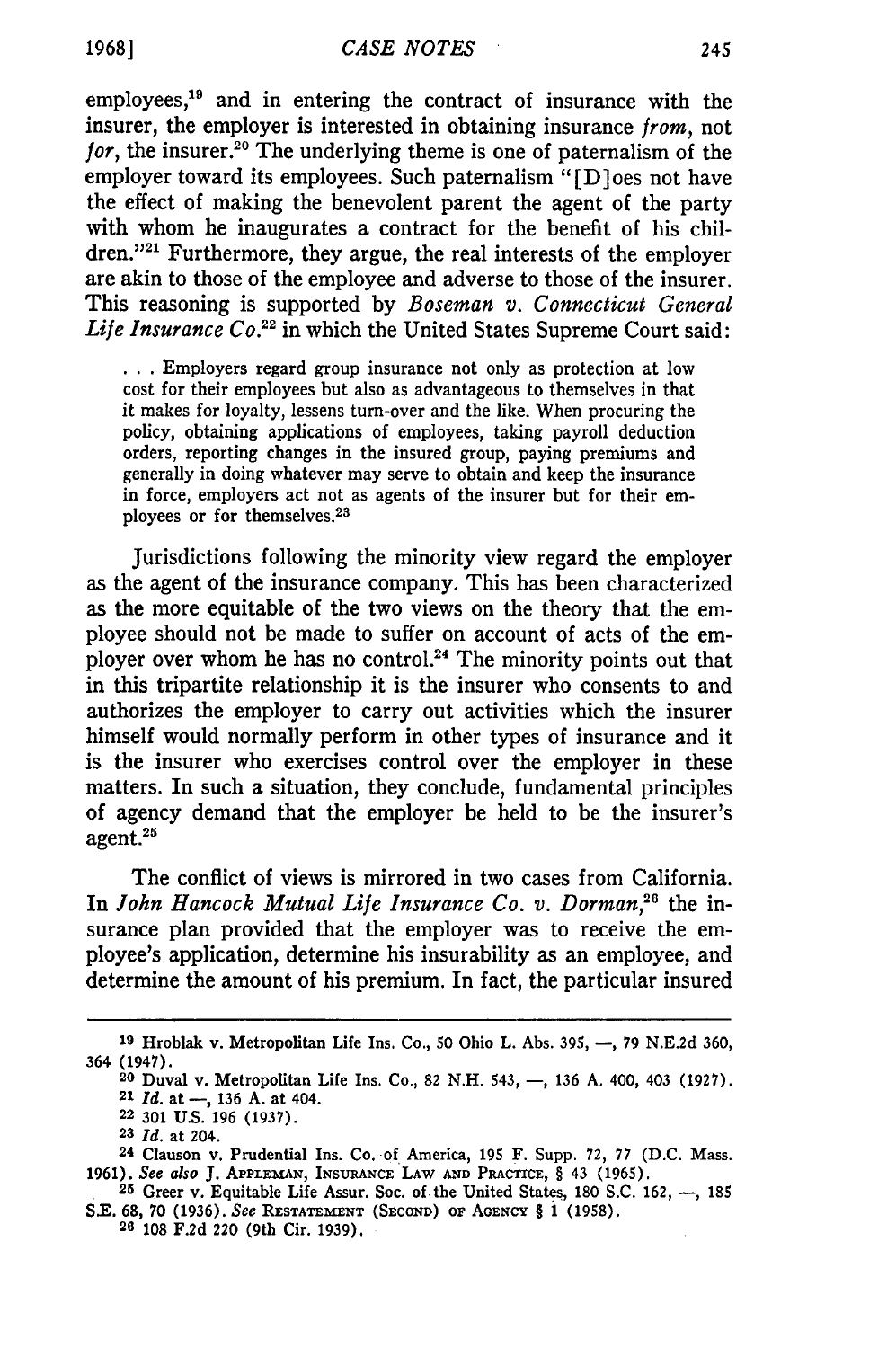was not an employee but only a member of the board of directors, and therefore ineligible for the insurance. The court held that the employer was the agent of the insurer in administering the plan and that by accepting the insured's premiums through the employer, the insurer was estopped from asserting that the insured was not an employee under the terms of the policy.<sup>27</sup>

However, the court in *Eason v. Aetna Life Insurance Co.<sup>2</sup> <sup>8</sup>*a later case, reached the opposite conclusion.<sup>29</sup> There, the insured and his employer had a conversation in which the insured indicated that he no longer wished to participate in the employer administered insurance plan. The district court of appeal ruled that the conversation was ineffective to cancel the employee's participation. Relying on the *Boseman* case,<sup>80</sup> the court held that the employer was the agent of the employee and any communication between the two "[h] as no more legal significance than an instruction by a principal to his own agent. '[A] mere instruction [by a principal] to its agent to cancel, does not operate as a cancellation.' <sup>1931</sup>

#### ANALYSIS

Before deciding that the Fullerton Publishing Company, in its capacity as insurance plan administrator, was the agent of New York Life rather than the agent of Brenda Elfstrom, the California Supreme Court carefully noted the two views and studied the rationale underlying each.<sup>32</sup> Its decision to ally California with the minority camp resulted from a consideration of the precise nature of the insurer-employer and the employer-employee relationships, and the application of basic principles of agency to those relationships.

In essence, the insurer-employer relationship is characterized by the insurer authorizing the employer to handle the administrative details of the plan and, in turn, the employer consenting to so perform these tasks.<sup>33</sup> It is further characterized by the insurer directing and controlling the employer in its performance of this

Ä.

**<sup>27</sup>** *Id.* at 224.

**<sup>28</sup>** 212 Cal. App. 2d 607, 28 Cal. Rptr. 291 (1963).

**<sup>29</sup>**In the *Eason* case, the California District Court of Appeal did not discuss the contrary result reached by the federal court in the *Dorman* decision. Thus the conflict was very much alive when the Elfstrom case reached the supreme court.

**<sup>80</sup>** Boseman v. Connecticut Gen. Life Ins. Co., 301 U.S. **196** (1937).

**<sup>31</sup>**Eason v. Aetna Life Ins. Co., 212 Cal. App. 2d 607, 611, 28 Cal. Rptr. 291, 293-94 **(1963).**

**<sup>32</sup>** Elfstrom v. New York Life Ins. Co., **67** A.C. 511, 516, 432 P.2d 731, 736-37, 63 Cal. Rptr. 35, 40-41 (1967).

**<sup>83</sup> D. GREGG, AN ANALYSIS OF GRouP LI'E INsURANcE 115-18 (1950).**